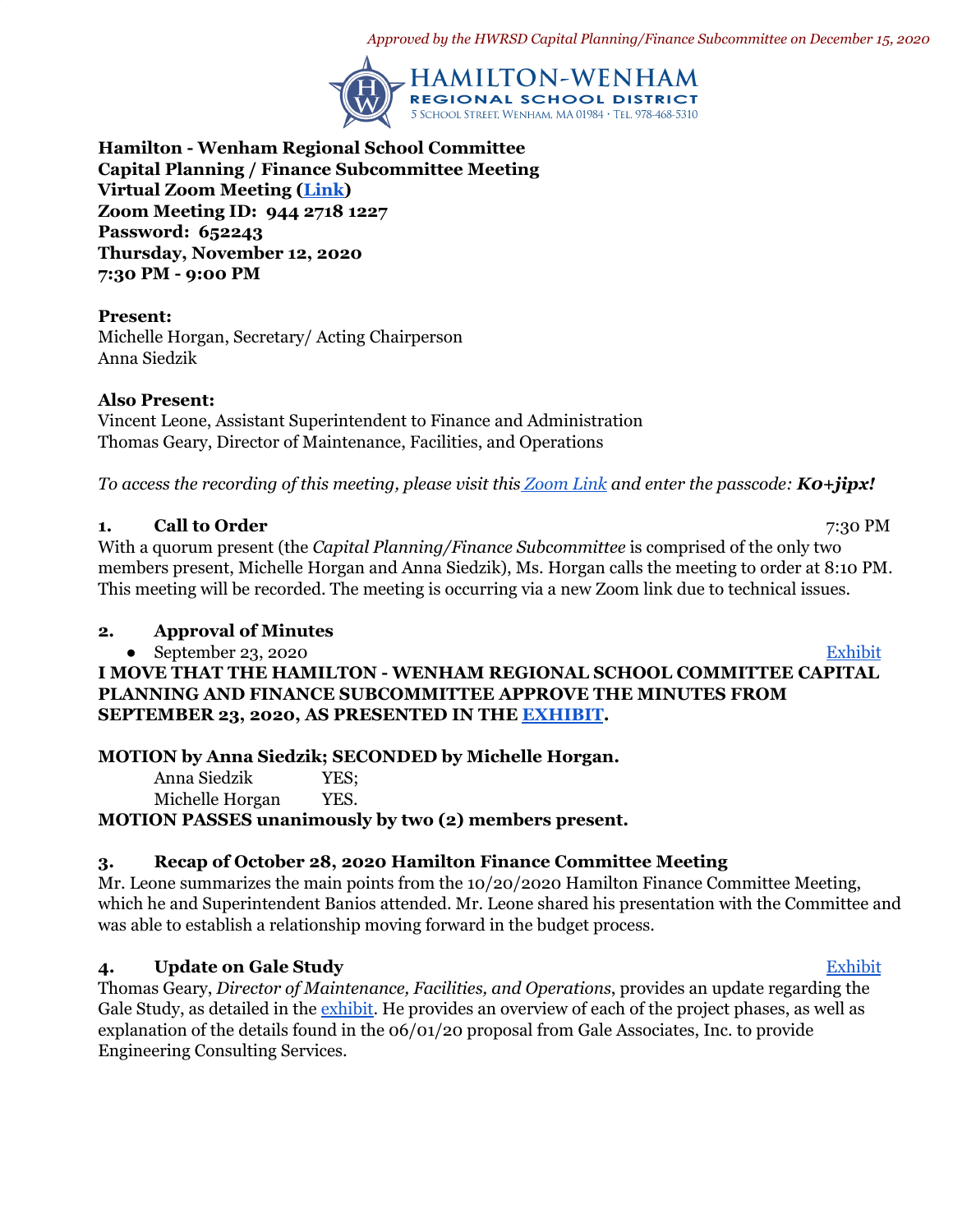Mr. Geary recommends proceeding with Gale Associates Inc. for phase 1 of the project. Once Phase 1 has been completed, Mr. Geary explains that the bid can be opened and other vendors can be considered. Mr. Geary further recommends that the *Capital Planning/ Finance Subcommittee* take the initial step of forming a working group, with membership as follows:

- School Committee Member
- Director of Maintenance Facilities and Operations
- Athletic Director
- HS Principal or HS Assistant Principal
- Recreation Director for Hamilton & Wenham
- Representation from the TURF Fundraising Group

There is discussion regarding working group membership, representation, and the possibility of adding a member from the youth sport parent group. There is some discussion about strategy regarding the composition of the group, including potential challenges with forming a public body. Mr. Geary believes it would be in the best interest to form an advisory committee.

There is discussion regarding financial issues surrounding the capital budget, with Mr. Leone explaining the challenge involving the method of voting implemented at the Hamilton Town Meeting. He states that there is potential for future challenges because of this.

Continued discussion regarding the makeup of the advisory committee, with agreement that the group members should be appointed by Superintendent Banios/Mr. Geary.

## **I MOVE THAT THE** *CAPITAL PLANNING/ FINANCE SUBCOMMITTEE* **APPROVE THE ACTIONS SET FORTH BY THOMAS GEARY,** *DIRECTOR OF MAINTENANCE, FACILITIES, AND OPERATIONS***, AND TO BRING THIS FORWARD TO THE FULL SCHOOL COMMITTEE AT THE NEXT AVAILABLE AND APPROPRIATE MEETING, PENDING THE RESOLUTION OF THE CAPITAL PLAN FUNDING.**

# **MOTION by Michelle Horgan; SECONDED by Anna Siedzik.**

Anna Siedzik YES; Michelle Horgan YES.

# **MOTION PASSES unanimously by two (2) members present.**

Further discussion regarding Capital Plan funding and Hamilton Town Meeting.

# **5. Update on Capital Plan** [Exhibit](https://drive.google.com/file/d/1wgt47aSW2VvajEKTnHq7ppT0P0ep7lgL/view?usp=sharing)

Thomas Geary, *Director of Maintenance, Facilities, and Operations*, provides an update surrounding the district Capital Plan, as detailed in the [exhibit:](https://drive.google.com/file/d/1wgt47aSW2VvajEKTnHq7ppT0P0ep7lgL/view?usp=sharing)

- Security Infrastructure Improvements (Phase 1 of 2): Developing Scope/Bid Documents;
- District Facilities Study & Educational Plan: Pending MSBA/Strategic Plan;
- District Classroom Furniture & Equipment: Complete;
- MRMS Replace Sidewalks at Middle School: Developing Scope/Bid Documents;
- District Athletic Campus Improvement Project Design/Project Services: Developing Scope/Bid Documents;
- District Network Infrastructure Improvement (Phase 1 of 4): In process.

Ms. Siedzik apologizes for a comment she made in a past meeting about having to do with a bait and switch approach. After gaining an understanding about this process, she formally retracts this statement, offers her apologies to Mr. Geary, and states her intention to more publicly acknowledge this in a future meeting.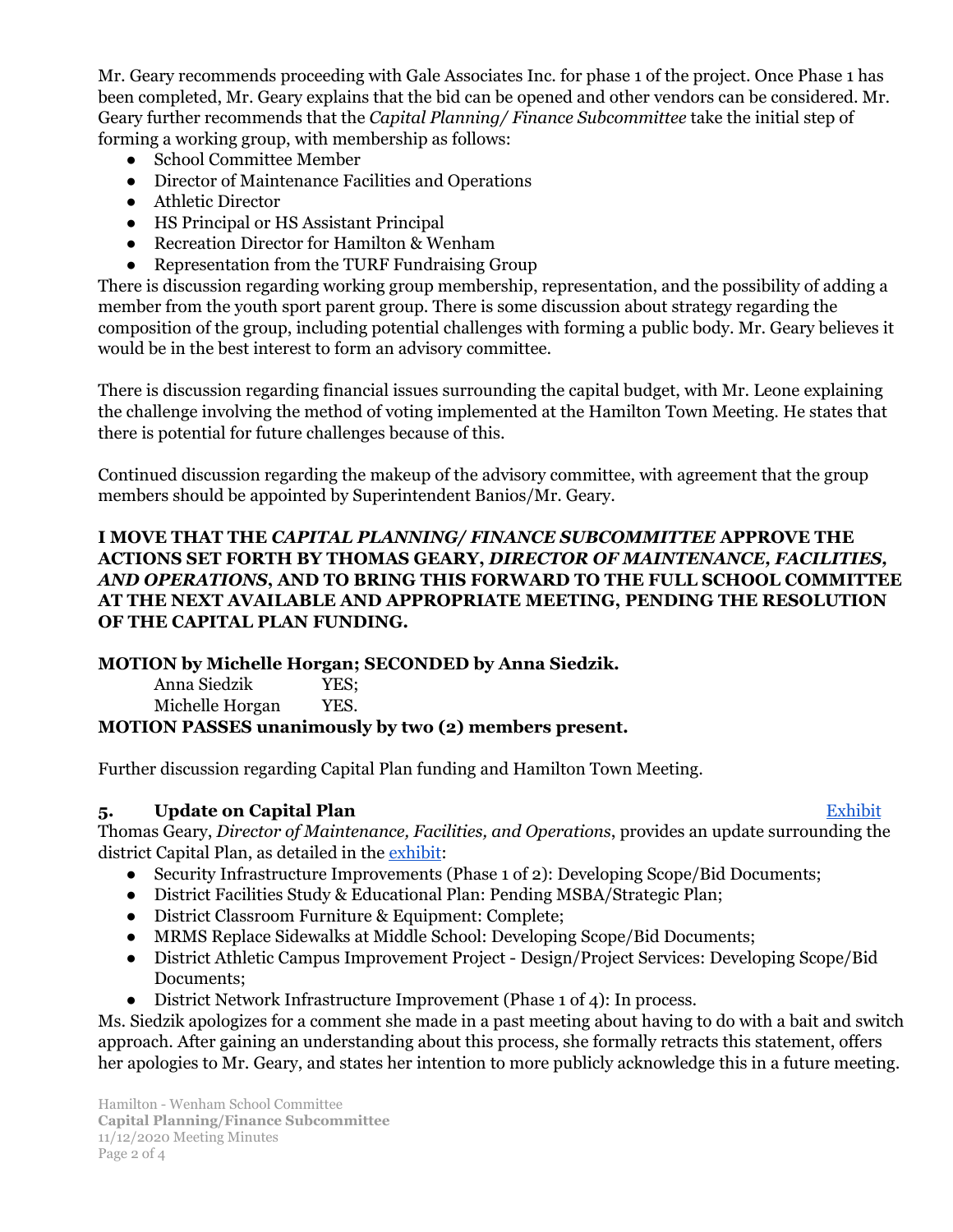# **6. Preview of FY22 Budget** [Exhibit](https://drive.google.com/file/d/168lR96sDdy9ys1p4aW8XnsISIPaDVm4v/view?usp=sharing)

Mr. Leone reviews the information found in the preview of the FY22 Budget, as detailed in the [exhibit](https://drive.google.com/file/d/168lR96sDdy9ys1p4aW8XnsISIPaDVm4v/view?usp=sharing). Discussion regarding major cost increases, including teaching staff salary increases based on step changes.

Mr. Leone reviews the complexities with budget development this year, given that the State has yet to approve their budget. Mr. Leone reviews the challenges surrounding Chapter 70 and State transportation budgeted revenues. He recommends that the *Capital Planning/ Finance Subcommittee* decide (1) budget for level funding; (2) budget for anticipated FY22 budget prediction; or (3) budget an amount between the two.

Discussion regarding timeline for state budget approval; anticipated budget actions; recent political changes and potential impact on public school funding; etc.

Both Ms. Horgan and Ms. Siedzik are comfortable with Mr. Leone developing the budget as discussed, with Ms. Siedzik noting that it may be a good idea for the subcommittee to indicate that depending on the outcome, this may be brought back to the Towns for a second vote.

Mr. Leone explains the E&D line item, and the impact this has on the Towns.

Mr. Leone recommends the School Committee calculate a 2.5% increase into the budget, and use that calculation as the anticipated budget revenue from Chapter 70 funding. Mr. Leone clarifies that the salary amount will be finalized 12/01/2020 with additional amounts finalized in January.

# **7. Set date for future meeting**

The next meeting is scheduled for December 17, 2020 at 7:00 PM, and includes the following agenda:

- Continue FY22 Budget Preview;
- Review/discuss FY22 Capital Plan and projects.

Though not requiring urgency, the subcommittee will also eventually address logistics surrounding the Gale Study Working Group, and will take appropriate action to ensure an effective working group.

A new School Committee member will come aboard during the 12/02/2020 School Committee Meeting. The *Capital Planning/ Finance Subcommittee* will ask for a third member of the subcommittee.

# **8. Other items not reasonably anticipated by Chair**

Discussion regarding providing Mahala Lettvin, Recording Secretary, with a copy of tonight's recording. Discussion regarding posting minutes and agendas on the district website. Brief discussion regarding protected information provided in the meeting.

## **9. Vote to Adjourn I MOVE THAT THE HAMILTON - WENHAM REGIONAL SCHOOL COMMITTEE CAPITAL PLANNING/ FINANCE SUBCOMMITTEE ADJOURN THE 11/12/2020 MEETING AT 9:15 PM.**

# **MOTION by Michelle Horgan; SECONDED by Anna Siedzik.**

Anna Siedzik YES; Michelle Horgan YES. **MOTION PASSES unanimously by two (2) members present.**